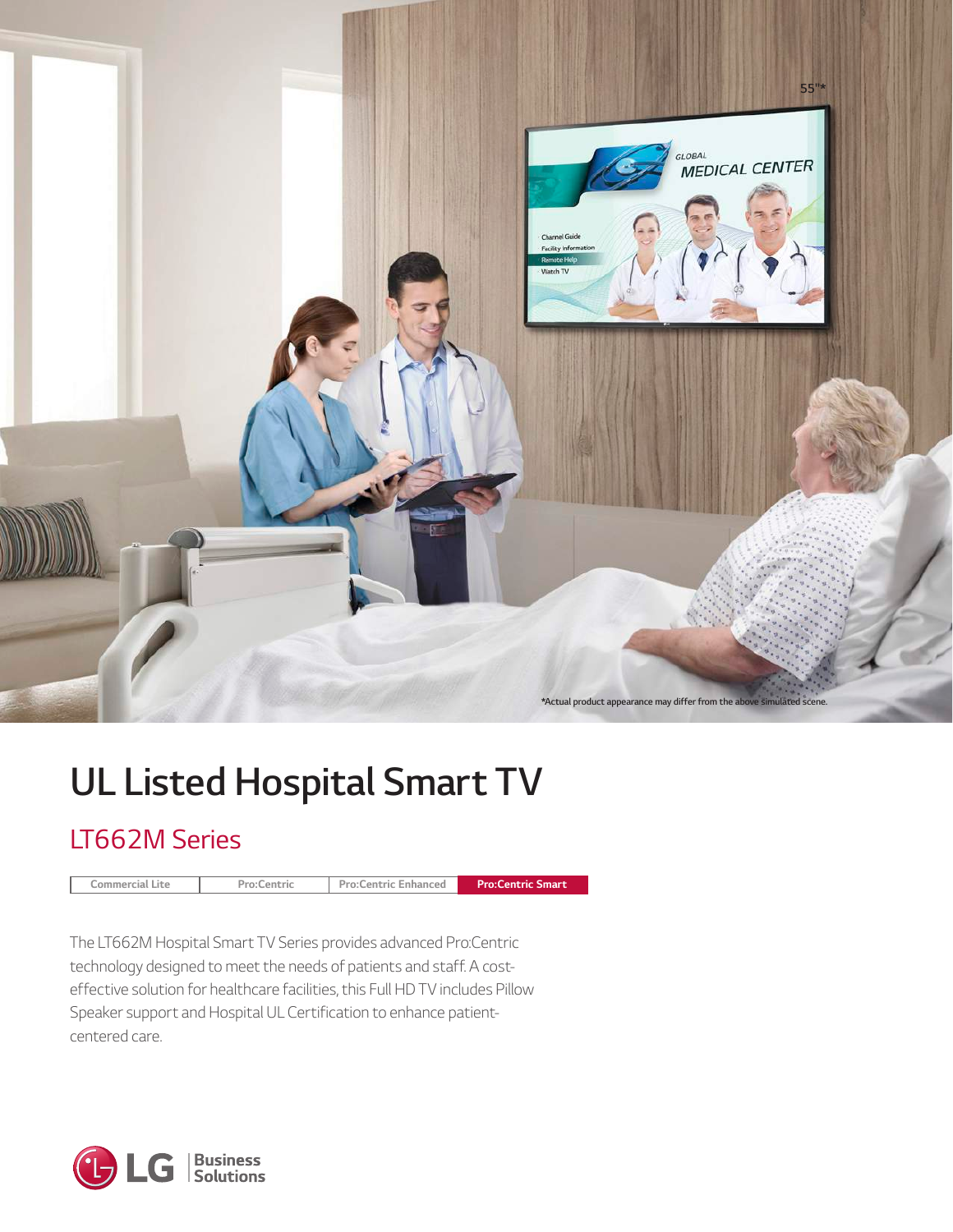# *UL Listed Hospital Smart TV LT662M SERIES*

## *FEATURES FOR THE HOSPITAL ENVIRONMENT*

## *Pillow Speaker Ready*

*Audio and video can be controlled directly by a Pillow Speaker for patient convenience.\**

*\* Requires third-party pillow speaker.*

## *Nurse Call System Ready*

*Existing hospital nurse call systems can be accessed via this TV's Pillow Speaker. This allows hospital staff to quickly and easily be called when needed.*

## *UL Hospital Grade Listed*

*The LT662M Series is UL listed for use in healthcare and hospital environments.*

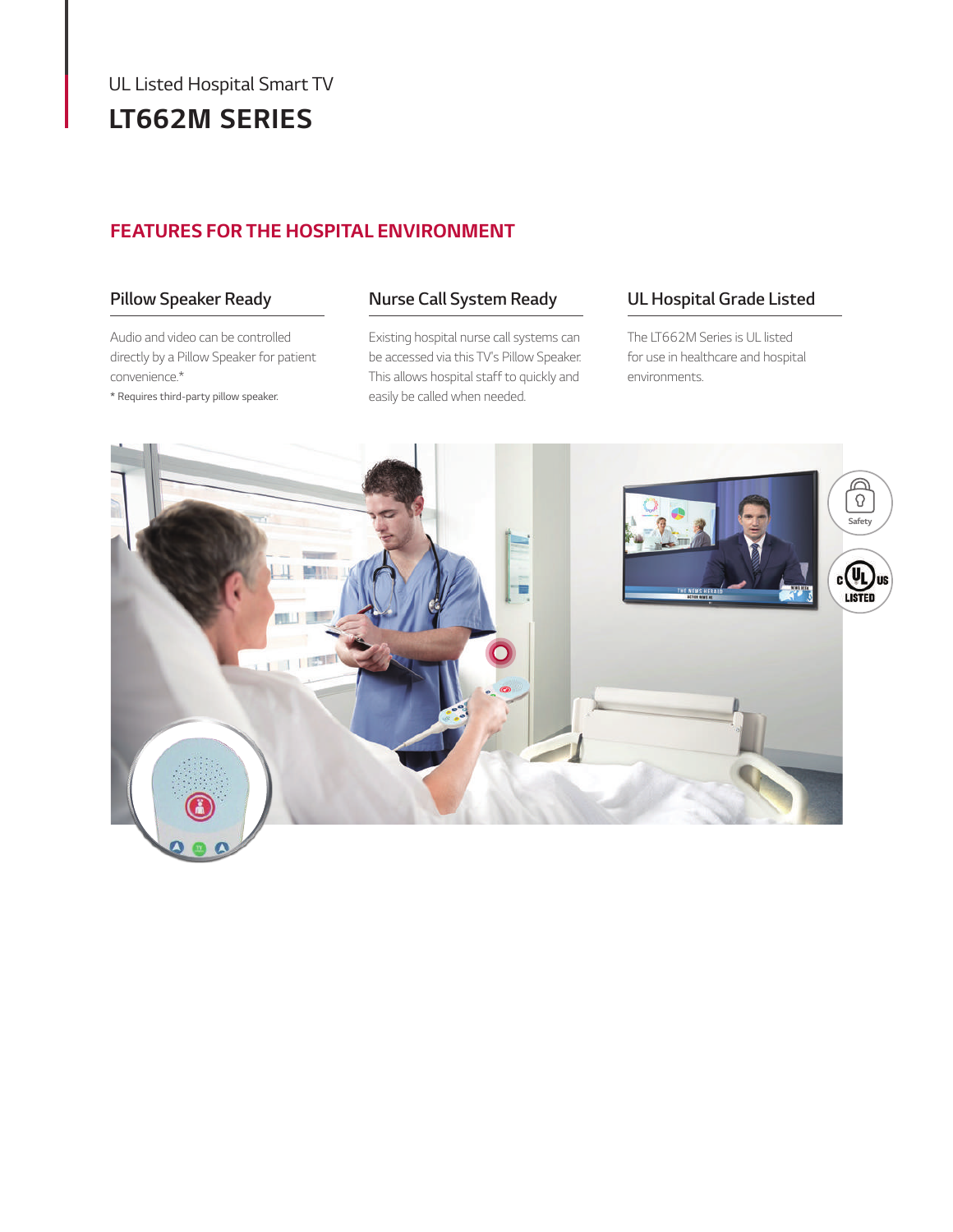# *UL Listed Hospital Smart TV UL Listed Hospital Smart TV LT662M SERIES*

## *FEATURE HIGHLIGHTS*

## *UL Hospital Grade Listed Pro:Centric Application Platform*

*An industry-leading television that supports the Pro:Centric platform, LG's new LT662M Series allows healthcare facilities to customize the patient room experience. The Pro:Centric application enables the LT662M to provide an interactive program guide and display facility information, such as dietary menus and patient room information.\**



*\* May require additional software and hardware to support third-party partner interactive systems or LG's Free-to-Guest Mode / Pro:Centric application*

## *First Use Wizard*

The First Use Wizard offers quick configuration options *including Express Script, which allows you to easily enable and*  configure Hospital Mode features.

## *Pro:Idiom*

*Digital Rights Management (DRM) technology unlocks access to premium content to help assure rapid and broad deployment of HDTV and other high-value digital content.*



*Above screen image is simulated.*

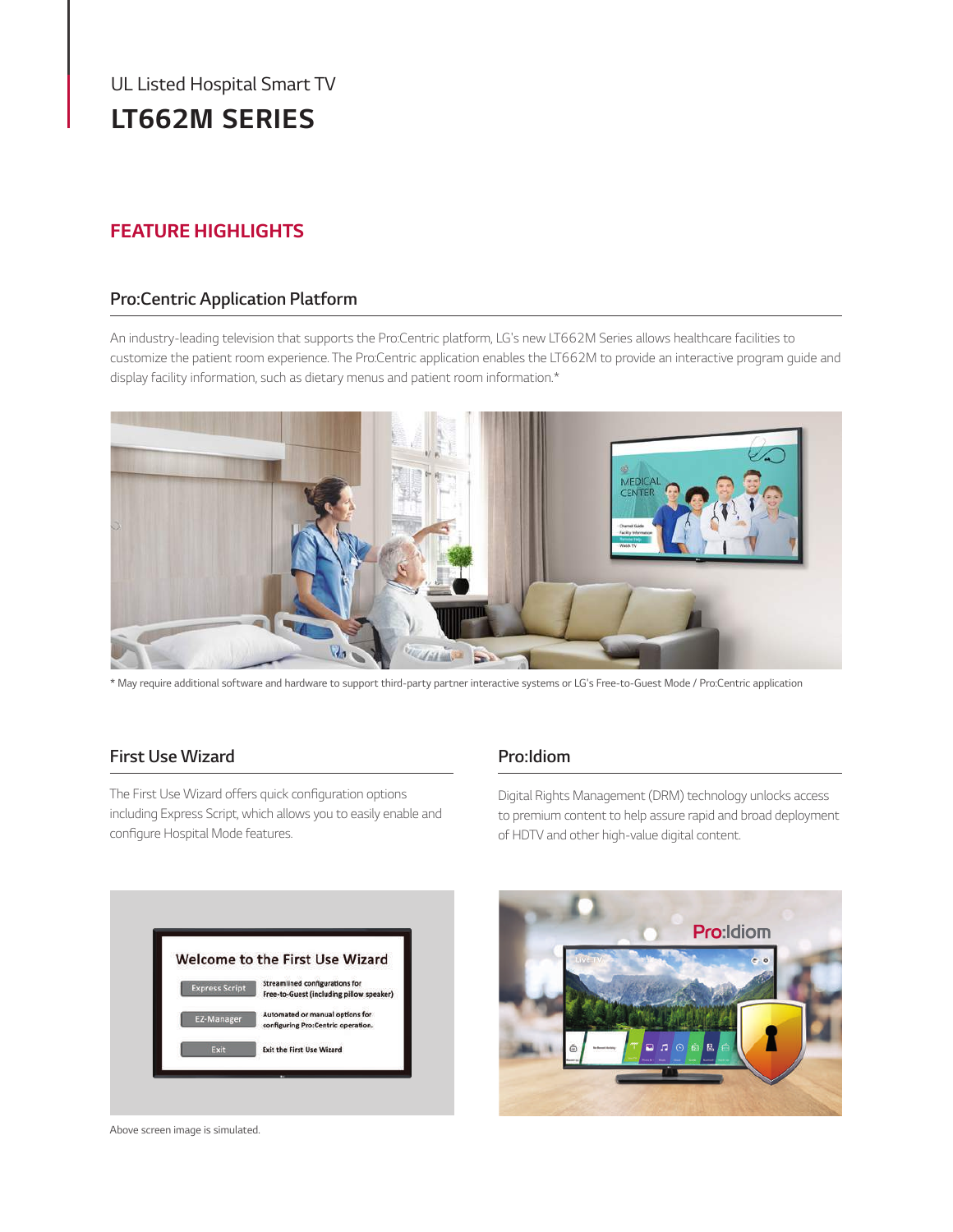# *UL Listed Hospital Smart TV LT662M SERIES*

## *FEATURE HIGHLIGHTS*

### *SoftAP*

*Software-enabled Access Point (SoftAP) is a "virtual" Wi-Fi that uses software to create a wireless hotspot. The current version supports Bridge Mode, which enables network managers to control connected devices.*

# $\bullet$

*\* SoftAP should be set in installation menu after TV is on.*

*\* Smart Mirroring may not operate at the same time.*

## *USB Cloning*

*USB data cloning makes managing multiple displays more*  efficient for optimal operation. Instead of setting up each *display one by one, data can be copied to a USB for one display, and be sent to the other displays through a USB plug-in.*

## *Instant On*

When the TV is turned off, the Instant On feature allows the *Pro:Centric app to remain loaded giving guests quick access to content when they turn on the TV.*



## *Multi-code IR*

Multi-code IR\* function eliminates any remote control signal *interference between TVs in rooms with multiple TVs installed.*





*\* Requires optional multi-code IR remote.*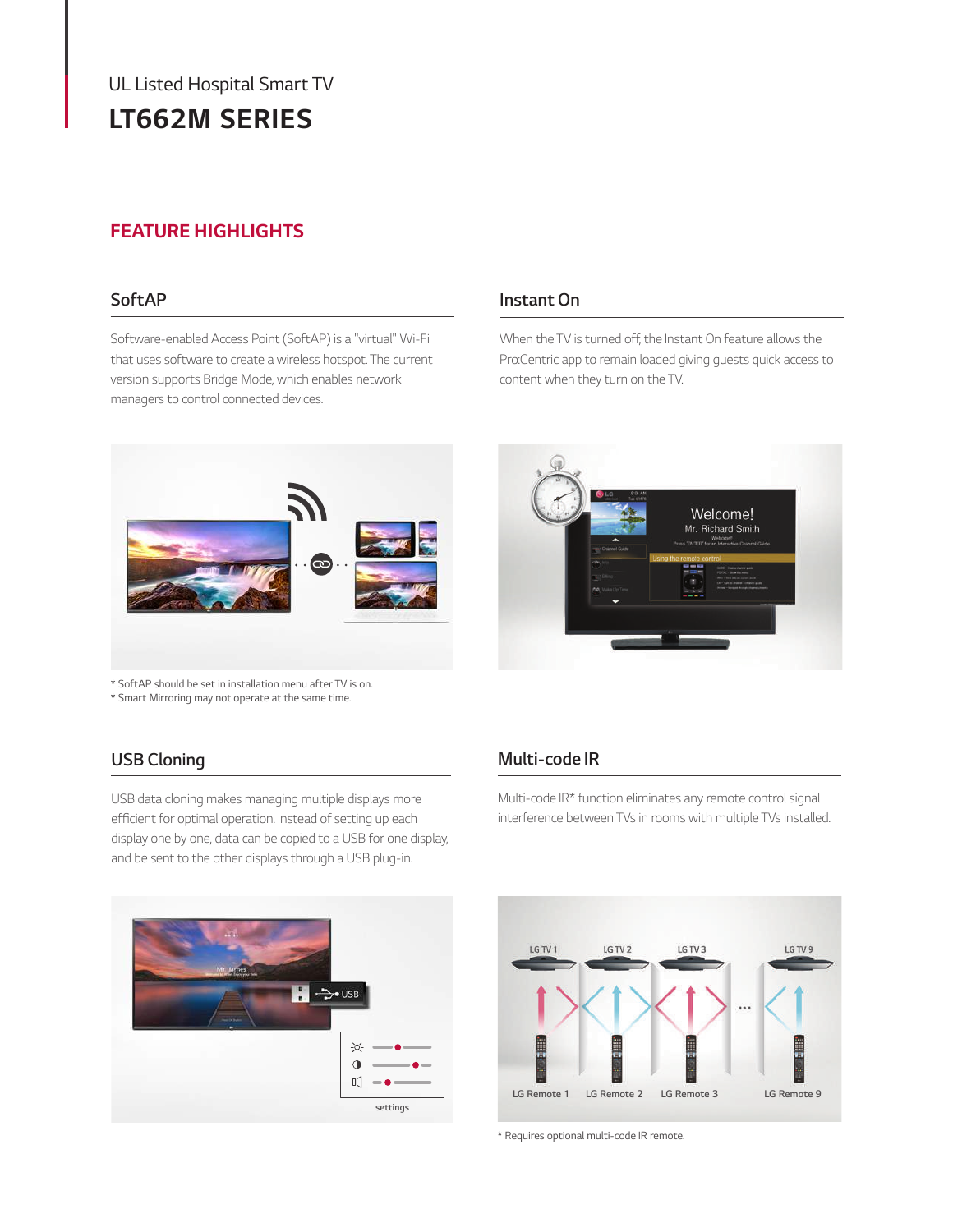*UL Listed Hospital Smart TV UL Listed Hospital Smart TV*

# *LT662M SERIES*

## *DIMENSIONS*



## *CONNECTIVITY*

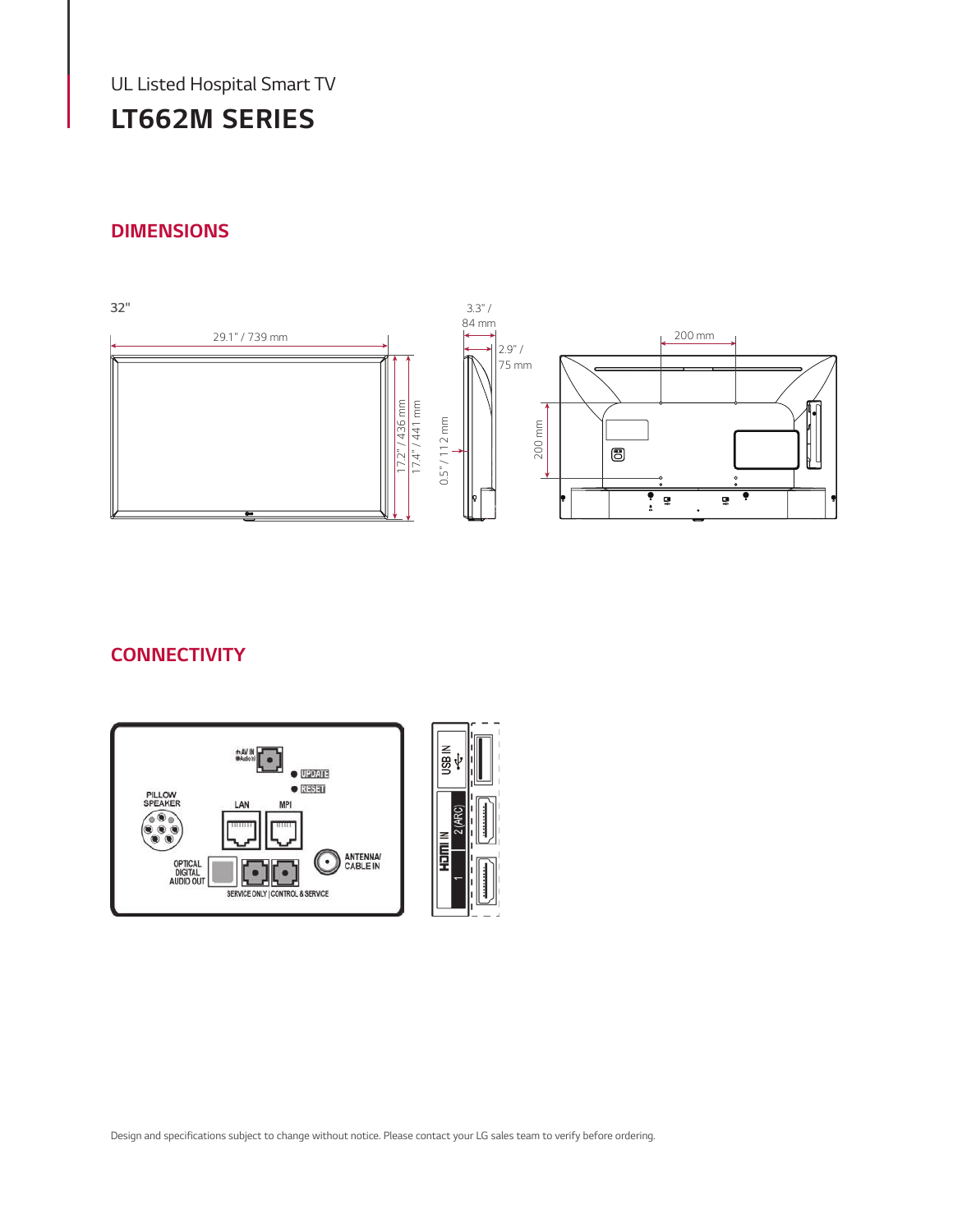# *UL Listed Hospital Smart TV*

# *LT662M SERIES*

## *SPECIFICATIONS*

|                       |                                              | 32LT662MBUC            |
|-----------------------|----------------------------------------------|------------------------|
| <b>DISPLAY</b>        | Diagonal Size                                | 32"                    |
|                       | Resolution                                   | 1366 x 768 (HD)        |
|                       | Backlight Unit Type                          | Direct                 |
|                       | <b>Brightness</b>                            | 240 nits               |
|                       | Dynamic Contrast Ratio (Dynamic MCI (Hz))    | 1,000,000:1            |
|                       | Static (Panel) Contrast Ratio                | 1200:1                 |
|                       | Refresh Rate                                 | 60 Hz                  |
|                       | Response Time (G to G)                       | 8 ms                   |
|                       | Life Span                                    | 30,000 hours           |
| <b>VIDEO</b>          | <b>HDR HLG</b>                               | Yes                    |
|                       | <b>UHD Contents Streaming Support</b>        | USB/IP/RF              |
| <b>BROADCASTING</b>   | Digital                                      | ATSC / Clear QAM / VSB |
|                       | Analog                                       | <b>NTSC</b>            |
|                       | Speaker (Sound Output)                       | $5 W + 5 W$            |
|                       | Speaker System                               | 2.0 ch                 |
| <b>AUDIO</b>          | Deep Learning AI Sound                       | Yes                    |
|                       | One Touch Sound Tuning                       | Yes                    |
|                       | LG Sound Sync                                | Yes                    |
|                       | Pro:Centric Data Streaming (IP & RF)         | Yes                    |
|                       | Pro:Centric IP Return Path                   | Yes                    |
| <b>HOSPITALITY</b>    | Pro:Centric webRTC (Real Time Communication) | Yes                    |
|                       | Pro:Centric Direct (HTML)                    | Yes                    |
|                       | Pro:Centric Application (Java)               | Yes                    |
|                       | Pro:Idiom Software DRM                       | Yes                    |
|                       | Smart Launcher                               | Yes                    |
| <b>SMART FEATURES</b> | Web Browser                                  | Yes                    |
|                       | Pre-loaded Apps                              | Yes                    |
|                       | Magic Motion Remote (MMR) Compatible         | Yes                    |
|                       | SoftAP                                       | Yes                    |
|                       | Wi-Fi                                        | Yes                    |
|                       | Screen Share (Miracast / WiDi)               | Yes                    |
|                       | Smart Share (DLNA)                           | Yes                    |
|                       | <b>DIAL</b>                                  | Yes                    |
|                       | Beacon                                       | Yes                    |
|                       | Bluetooth Audio Playback                     | Yes                    |
| <b>OTHER FEATURES</b> | First Use Wizard                             | Yes                    |
|                       | <b>USB Data Cloning</b>                      | Yes                    |
|                       | <b>WOL</b><br><b>SNMP</b>                    | Yes<br>Yes             |
|                       | SI Compatibility                             | MPI, RS-232C           |
|                       | Simplink (HDMI-CEC) plus CEC-HTNG            | Yes (1.4)              |
|                       | IR Out                                       | Yes (MPI, RS-232C)     |
|                       | Multi-code IR                                | Yes                    |
|                       | Installer Menu                               | Yes                    |
|                       | Welcome Screen (Boot Logo)                   | Yes                    |
|                       | Instant On                                   | Yes                    |
|                       | <b>VLAN</b>                                  | Yes                    |
|                       | RJP (Remote Jack Pack) Compatibility         | HDMI (CEC)             |
|                       | <b>USB Auto Playback</b>                     | Yes                    |
|                       | Auto Off / Sleep Timer                       | Yes / Yes              |
|                       | Smart Energy Saving                          | Yes                    |
|                       | Motion Eye Care                              | Yes                    |
|                       | UL Hospital Grade Listed                     | Yes                    |
|                       | Pillow Speaker Interface                     | Yes                    |
|                       |                                              |                        |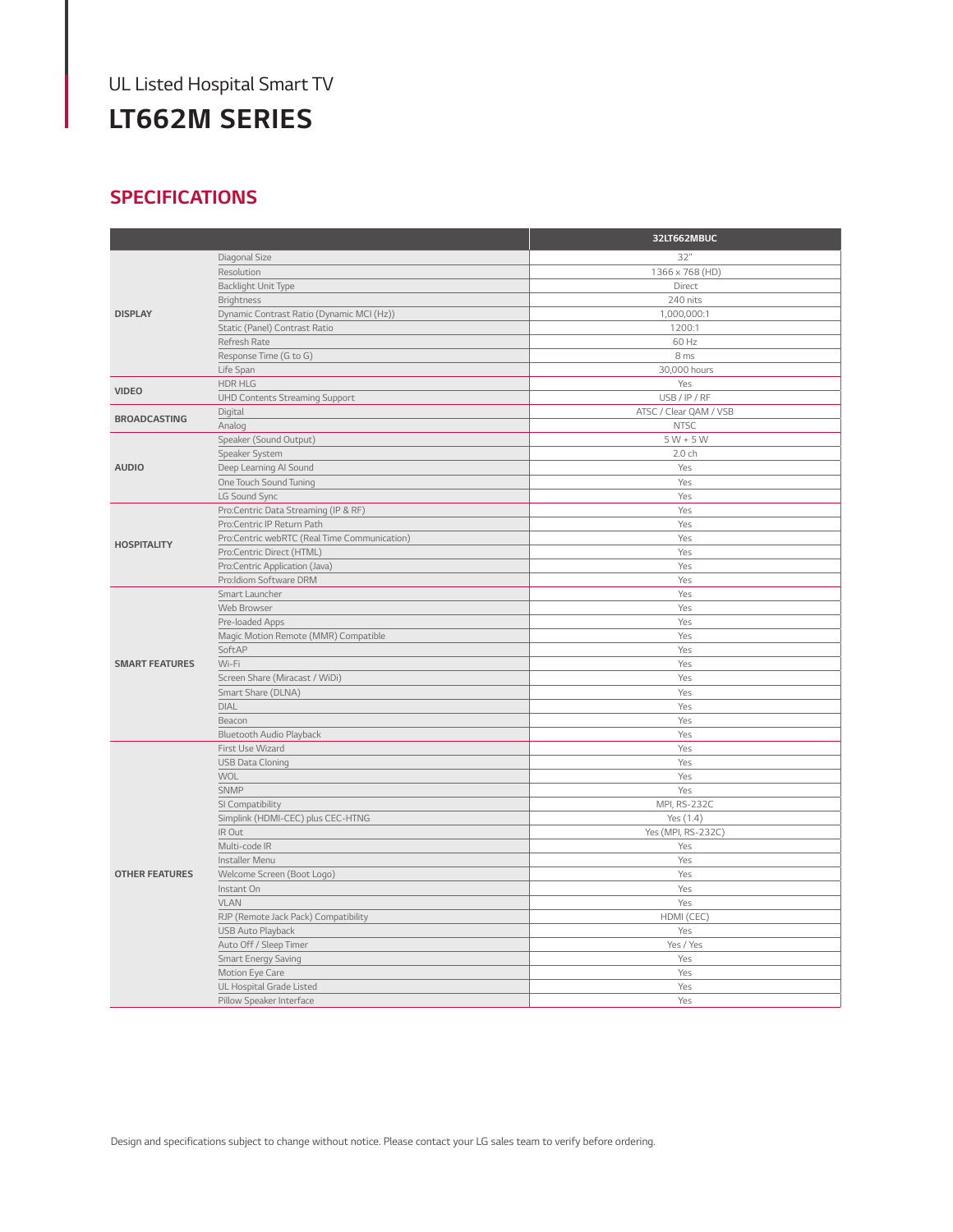## *UL Listed Hospital Smart TV UL Listed Hospital Smart TV*

# *LT662M SERIES*

## *SPECIFICATIONS*

|                                     |                                                                      | 32LT662MBUC                                  |
|-------------------------------------|----------------------------------------------------------------------|----------------------------------------------|
| <b>INTERFACES</b>                   | HDMI In                                                              | 2(2.0)                                       |
|                                     | <b>USB</b>                                                           | 1(2.0)                                       |
|                                     | RF In                                                                | Yes                                          |
|                                     | AV In                                                                | 3.5 mm (L, R, V, GND)                        |
|                                     | Optical Digital Audio Out                                            | Yes                                          |
|                                     | RS-232C In (Control & Service)                                       | 3.5 mm (TXD, RXD, IR Out, GND)               |
|                                     | <b>LAN (RJ45)</b>                                                    | Yes (Ethernet)                               |
|                                     | Speaker Out / Line Out                                               | 3.5 mm Stereo Jack                           |
|                                     | MPI Port (RJ12)                                                      | Yes                                          |
|                                     | Service Only                                                         | 3.5 mm Stereo Jack                           |
|                                     | Pillow Speaker (6 pin DIN)                                           | Yes                                          |
| <b>MECHANICALS</b>                  | Front Color                                                          | Ceramic Black                                |
|                                     | VESA Compatible (W x H)                                              | 200 x 200                                    |
|                                     | Kensington Lock                                                      | Yes                                          |
|                                     | Weight                                                               | 10.7 lbs / 4.9 kg                            |
|                                     | Shipping Weight                                                      | 13.3 lbs / 6.1 kg                            |
|                                     | Dimensions without Stand (W x H x D)<br>(Depth: Front to VESA)       | 29.1" x 17.4" x 2.9" /<br>739 x 441 x 75 mm  |
|                                     | Dimensions without Stand (W x H x D)<br>(Depth: Front to Lower Back) | 29.1" x 17.4" x 3.3" /<br>739 x 441 x 84 mm  |
|                                     | Shipping Dimensions (W x H x D)                                      | 32.0" x 20.1" x 5.6" /<br>812 x 510 x 142 mm |
|                                     | Bezel Width (L / R / T / B)                                          | 18.8 / 18.8 / 18.8 / 21.6 mm                 |
| <b>POWER</b>                        | Power Supply                                                         | AC 120 V ~ 50 / 60 Hz                        |
|                                     | Max Power Consumption                                                | 58 W                                         |
|                                     | <b>Typical Power Consumption</b>                                     | 26 W                                         |
|                                     | Standby Power Consumption                                            | Less than 0.5 W                              |
| <b>WARRANTY AND</b><br><b>OTHER</b> | <b>Standards</b>                                                     | UL                                           |
|                                     | <b>EMC Certification</b>                                             | FCC.                                         |
|                                     | Accessories                                                          | Adaptor Cable, Power Cord                    |
|                                     | Chromecast Anti-theft Cover                                          | Yes (Optional)                               |
|                                     | Power Cord                                                           | 1.8 m, Right Angle                           |
|                                     | Warranty                                                             | Two-Year Limited Warranty                    |
|                                     | <b>UPC</b>                                                           | 719192634350                                 |